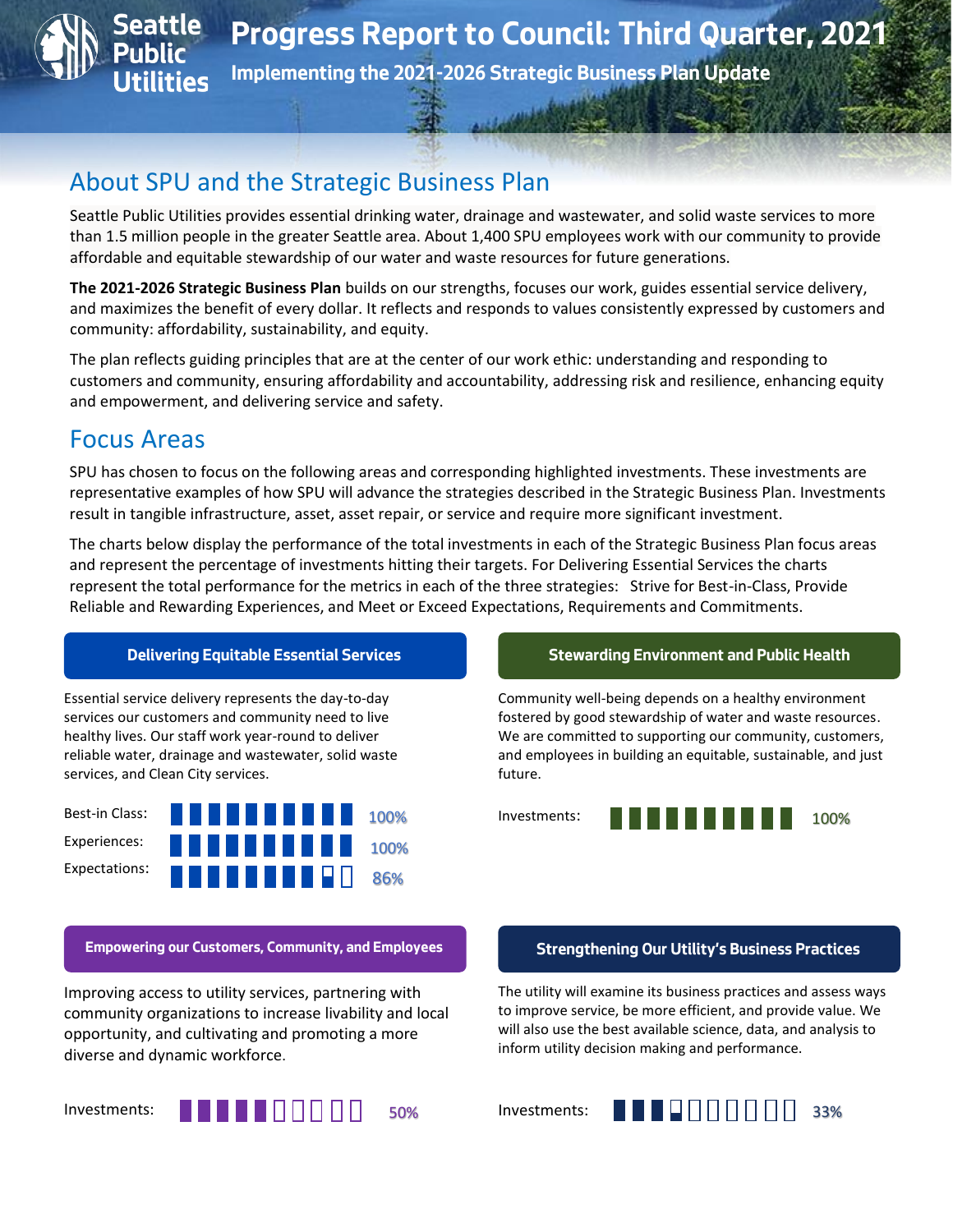We are committed to supporting our community, customers, and employees in building an equitable, sustainable, and just future.

| <b>Best In Class</b>                                            | 5.8%<br><b>Distribution System Leakage</b><br>Annual Target: ≤10% | $-4651$<br><b>Utility Discount Program</b><br><b>Target: Meet the Need</b>          |                                                      | .80 lbs<br><b>Residential Garbage**</b><br>Annual Target: <1lb/pers/day |                                                             | 2.32<br>100%<br><b>Clean City Collection</b><br><b>Sewer Overflows</b><br>Target: $\leq 4$ per 100 miles<br>Target: $\geq$ 95% |                                                              |  |
|-----------------------------------------------------------------|-------------------------------------------------------------------|-------------------------------------------------------------------------------------|------------------------------------------------------|-------------------------------------------------------------------------|-------------------------------------------------------------|--------------------------------------------------------------------------------------------------------------------------------|--------------------------------------------------------------|--|
| <b>Reliable and</b><br><b>Rewarding</b><br><b>Experiences</b>   | 97%<br><b>Water &amp; DWW</b><br>response*<br>Target: $\geq 90\%$ | 1.0<br><b>Missed waste pick-up</b><br>Target: $\leq 1$ per 1000 stops               |                                                      | 99%<br><b>Customer call response</b><br>Target: $\geq 80\%$ in 3 mins   |                                                             | <b>93%</b><br><b>Customer satisfaction</b><br>Target: $\geq 90\%$                                                              |                                                              |  |
| <b>Expectations,</b><br><b>Requirements,</b><br>and Commitments | 62%<br><b>CSO Outfalls</b><br>Annual Target: $\geq 62\%$          | $2.27$ lbs<br>Garbage, Recycle,<br>Organics**<br>Target: $< 2.5$<br>lbs./person/day | 80%<br><b>Customer Effort</b><br>Target: $\geq 80\%$ | <b>19%</b><br><b>WMBE Purchasing</b><br>Target: $\geq$ 17%              | <b>18%</b><br><b>WMBE</b> consultants<br>Target: $\geq$ 22% | <b>Met</b><br><b>Drinking Water Quality</b><br><b>Target: Regulation</b><br>met                                                | <b>Met</b><br>NPDES***<br><b>Target: Requirements</b><br>met |  |

*\* More details about the performance of these service areas below*

*\*\*Metrics for Residential Garbage and Garbage, Recycle, Organics reporting is annual, and there is a lag in obtaining the data. Current annual metric available is from 2020.* 

*\*\*\* National Pollution Discharge Elimination System permits requirements for Seattle's Drainage and Wastewater systems*

**Water & DWW Response:** Has exceeded their quarterly target for responding to priority calls every quarter in 2021. Priority calls require an immediate rapid response, and the target response time is within one hour. In Q3 the teams hit the target 97% of the time.

### **Equitable Essential Services Highlights**

**Customer Effort**: In Q3 SPU met their goal of 80% of customers strongly agreeing that SPU made it easy for them to handle their customer issue. The customer effort reporting is gathered from the post-call survey that is presented at the end of every call with a Customer Service Agent.

**Utility Discount Program:** The impacts of the pandemic resulted in over 17,000 new households enrolled in the UDP since March 2020. While quarterly enrollment continues to fluctuate, with negative enrollment in Q3, the program continues to successfully meet the needs of the customers.

**Residential Garbage and Garbage, Recycle, Organics:** Both of these essential service metrics have exceeded the annual target for the 2020 reporting year. The significant lag in reporting is because much of the lengthy process of gathering data from 3rd party providers.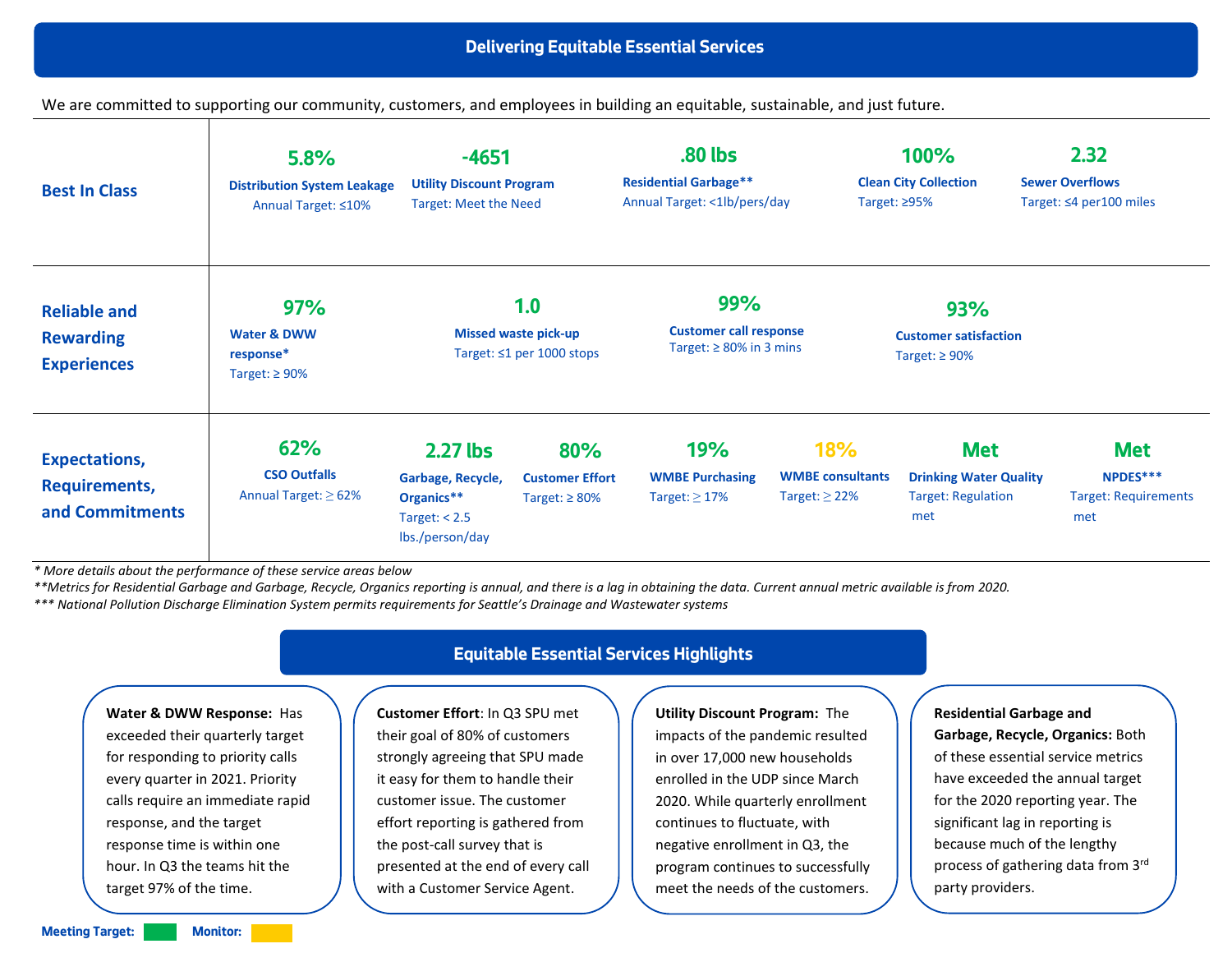

## **Ship Canal Water Quality Project Status: On Track** Status: On Track

**Description**: The Ship Canal Water Quality Project (SCWQP) will improve regional water quality by keeping more than 75 million gallons of polluted stormwater and sewage from flowing into the Lake Washington Ship Canal, Salmon Bay, and Lake Union on average each year. The project is under a federal consent decree and must be operational by the end of 2025.

### **Annual Target:**

**track**

- Design of the pump station, and Wallingford and Ballard conveyance projects
- Begin digging 2.7-mile long, 18-ft 10-in diameter storage tunnel using 22-foot diameter Tunnel Boring Machine (TBM)

**Update for the Quarter**: In the third quarter, tunnelling began in August and is progressing well. The designs of the final package for the Pump Station and Ballard Conveyance projects are on track to finish by the Q2 2023 target. The construction project is on track to be out of the Ballard shaft to allow the Pump Station to start in Q1 2023. The contractor's order of work changed slightly in Q3 increasing the spending target for 2021 to \$72.3M, with spending in 2022 increasing by about \$2M. The overall project continues to be at a 65% confidence on the overall \$570M budget.



### **Green Stormwater Infrastructure Community Communisty Communisty Communisty Communisty Communisty Communisty Communisty Communisty Communisty Communisty Communisty Communisty Communisty Communisty Communisty Communisty Com**

**Description**: SPU will lead programs, policies, and partnerships to expand the use of green infrastructure, decreasing polluted runoff entering Seattle's waterways while providing substantial environmental and community benefits.  Implementation focus areas include GSI projects in the Longfellow, Piper's, and Thornton Creek watersheds, as well as urban villages.

### **Annual Target:**

**track**

- Leverage DWW Capital project investments to grow knowledge and delivery of expanded community benefits (environment, health, equity, empowerment, customer experience)
- Launch RainCity Partnerships, continue a right sized RainWise program, and increase partnership on private property in many areas of the city
- Manage an average volume of 440 million gallons (MG) of runoff with GSI

**Update for the Quarter**: In the third quarter, SPU continued to meet their quarterly targets. With 440 million gallons of polluted runoff currently being managed with GSI, SPU remained on track to meeting the annual goal. SPU continued to grow and improve our incentive programs, in Q3. RainWise program improvements were identified through the Racial Equity Toolkit and Program review and have been implemented. One of the improvements was a streamlined online application process for the program, allowing customers to submit and upload documents online. This brought greater efficiency to the application process for both SPU and the customers. In Q4, SPU will work to advertise the RFP for the Community Based Public Private Partnership and have significant milestones in CIP projects that are using GSI to solve DWW system priorities. SPU anticipates meeting annual targets for 2021.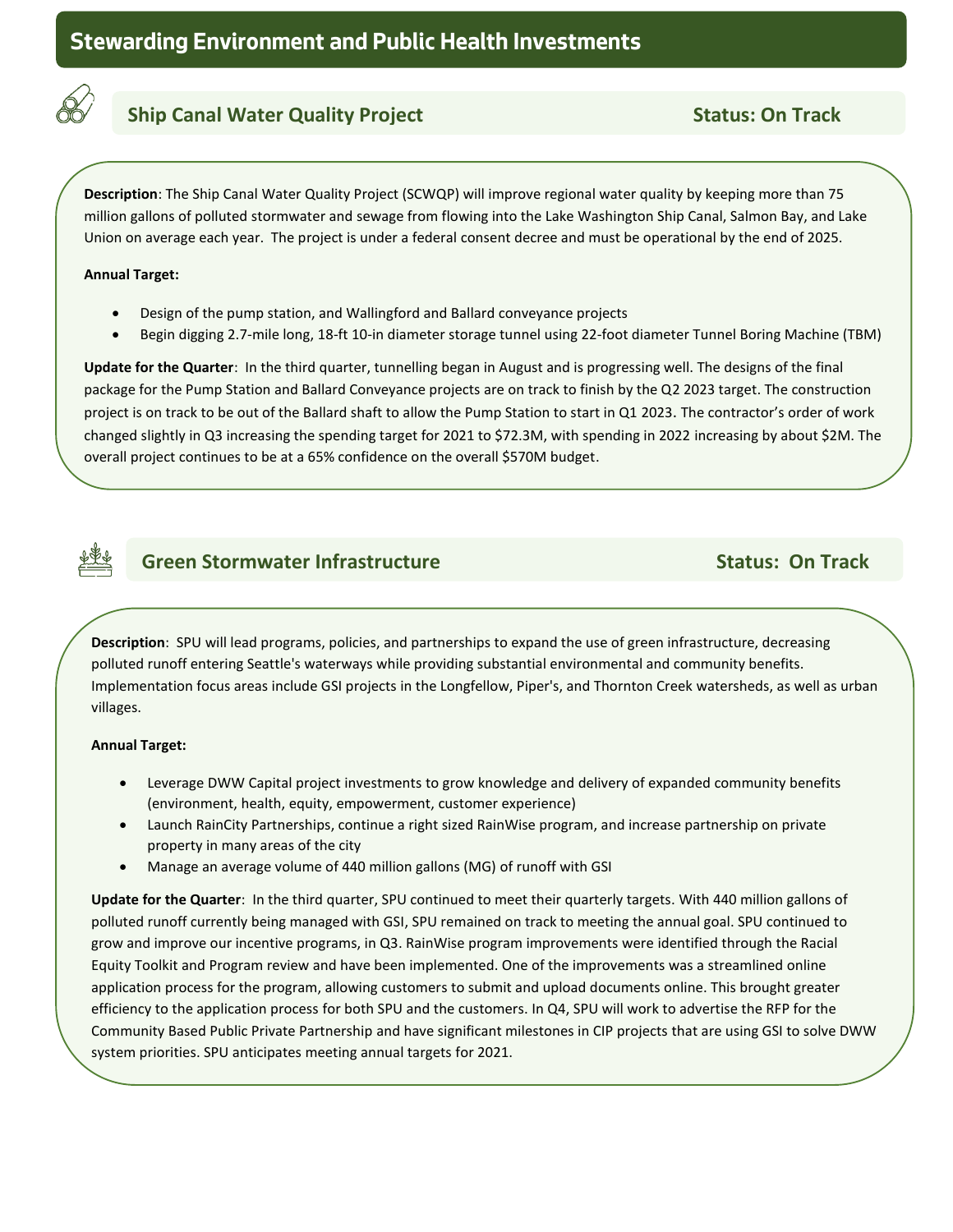### **Side Sewer Assistance Pilot and Implementation Status: Minor Delay**

**Description:** Identify and test program approaches that are of value to customers that help reduce the costs of owning and maintaining side sewers.

### **Annual Target:**

 $\exists\mathbb{P}$ 

**track**

- Apply the Racial Equity Toolkit to program implementation by Q2
- Develop an implementation plan with strategies and tactics to pilot the program
- Develop program awareness and pilot program
- Acquire a 3rd Party Agreement or Contract (if applicable)

**Update for the Quarter:** In the third quarter, the Side Sewer Assistance Pilot continued to progress. The 3rd party Agreement was in the final stages of negotiation and will be circulated for signatures in Q4. The Pilot continued to encounter minor delays with the development of outreach materials and continued to make revisions. SPU should meet the goal of beginning outreach and enrollment by the end of 2021.

## **SPU Support Services for the Unsheltered Status: On Track**

**Description:** SPU is increasing support services for the unsheltered through the provision of cost-effective sanitation and disposal service solutions for Seattle's unsheltered populations including trash, sharps, (i.e., used needle collection) and recreational vehicle services.

### **Annual Target:**

**track**

- Service 30 different unsanctioned homeless encampments
- Collect 525,000 pounds of litter from homeless encampments
- Collect 23,000 Sharps from homeless encampments
- Perform 144 RV Pocket cleans in hotspot areas around the city

**Update for the Quarter:** In the third quarter, SPU performed 24 RV Pocket cleans, meeting their goal to clean 8-12 per month each quarter. SPU serviced 33 unsanctioned homeless encampments in Q3. This quarter the team collected a total of 126,070 pounds of trash and 15,973 sharps (needles) at the encampments. By the end of the third quarter, SPU had not only exceeded their quarterly target for removing litter and sharps from homeless encampments around the city but have surpassed the annual targets set for 2021.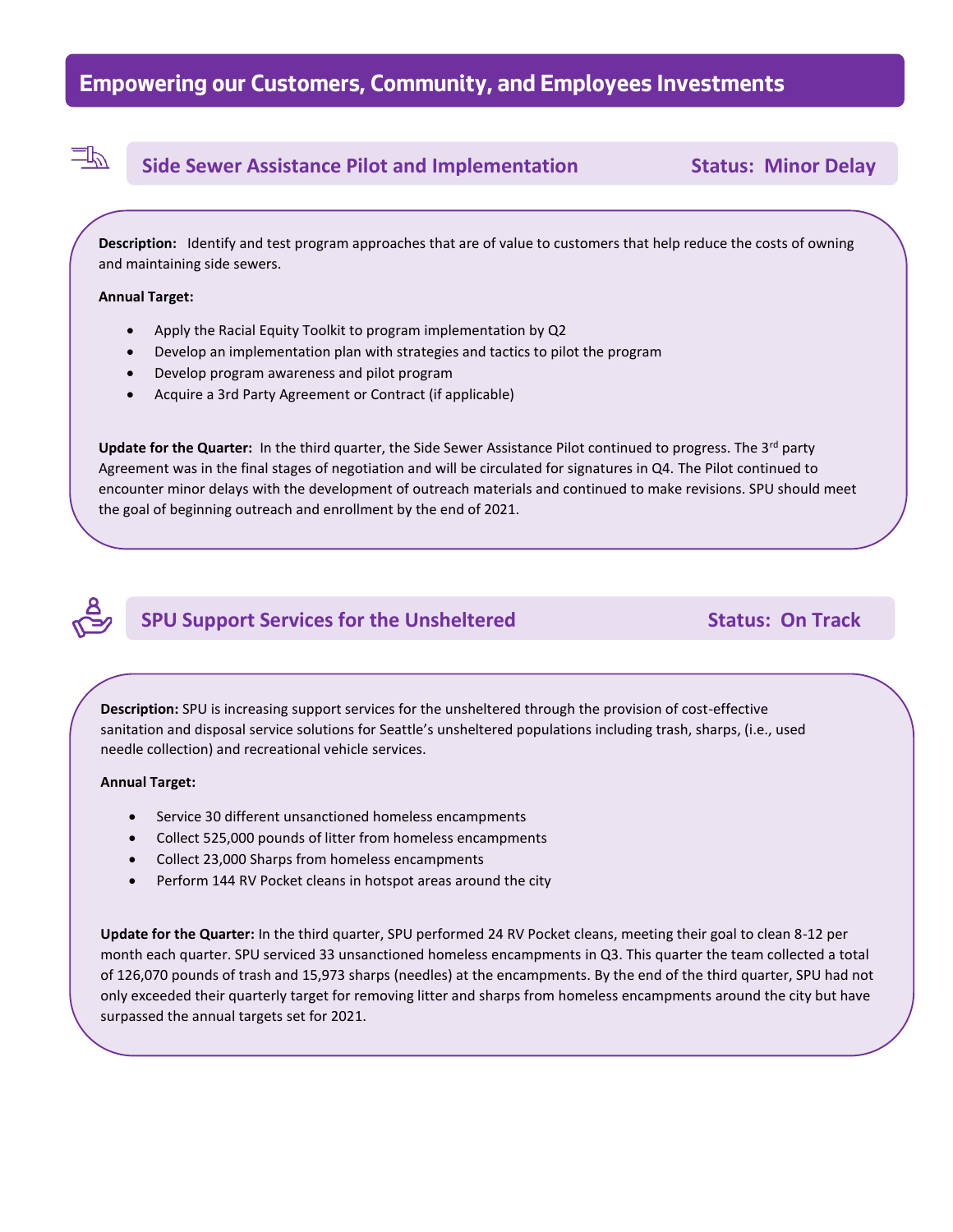### **DWW Recreational Vehicle (RV) Mobile Pump Out Program Status: On track**

**Description:** Operate a pilot RV pump out program to address dumping of sewage and other contaminants that can enter the drainage system and travel to local waterways through drainage catch basins.

**Annual Target:** Service 1560 RV Wastewater Tanks in 2021 (130 per month).

**Update for the Quarter:** In the third quarter, SPU exceeded our targeted goal for servicing RV wastewater tanks. The team was able to service 415 wastewater tanks this quarter, bringing the total number of tanks serviced to 1154. This puts SPU well on track to the meet the annual target of 1560 RV Wastewater tanks serviced. In Q2, the service interval for the quarter was changed to every six weeks. In Q3, the service interval was returned to every 4 weeks. This change was made after a review of both budget availability and an evaluation of ideal service intervals. The 4 week interval was found to be achievable under the current budget and to match the available staff and vendor capacity; and to serve the wastewater needs of approximately 85% of clients. Additionally, in the third quarter, SPU began Stage Gate process to evaluate feasibility of permanent dump station project and expects to complete the Stage Gate 1 step by end of the year. SPU is on track to exceed planned pump out activity for 2021.

### **Workforce Facilities Investments Status: Minor Delay**

**Description:** Foster a more equitable workplace, work culture, and better work opportunities by investing in our employees; and continue improvements to SPU workforce facilities to improve working conditions for frontline employees at South Operations Complex, North Operations Complex, Cedar Falls Phase 2, and at the Seattle Municipal Tower (SMT).

### **Annual Targets:**

**track**

- Update Facilities Master Plan strategy
- Begin planning and design work for North Operations Complex (NOC)
- Begin planning and design work for South Operations Complex (SOC)
- Begin planning and design work for Cedar Falls Phase 2
- Complete planning and design work for SMT reconfiguration

**Update for the Quarter:** In the third quarter, SPU was on track to meet all the targeted goals for Workforce Facilities Investments. By the end of Q2 the **Facilities Master Plan** charter was completed ahead of the Q3 target.

The discussion for scope and deliverables for the **North Operations Complex** is ongoing and continued through Q3. The **South Operations Complex** planning, and design continues to be on track to meet annual goals. In Q3 Stage Gate 2 options analysis for Staff hygiene facilities was completed and the report issued. As four columns were discovered to be damaged in the bus washing area, an in-depth inspection was conducted, and the columns were temporarily stabilized and will be replaced in Q1 2022. There was a slight delay in progress at **Cedar Falls Phase 2**. The Executive Team was briefed on design concepts and gave the approval to move forward in the previous quarter but there are position vacancies slowing the progress on moving to Stage Gate 2.

In the **SMT reconfiguration** effort, Workspace Reimagined has changed from a design mode to a concept mode driven by 'Return to Office' being pushed out to 2022. A concept space is being created, where SPU is installing several vignettes of future style furniture for private offices to conference rooms, and useable touchdown stations for testing.  Completion expected by Q1 2022. The concept space will be toured by the staff and used in future selections and designs on SPU floors.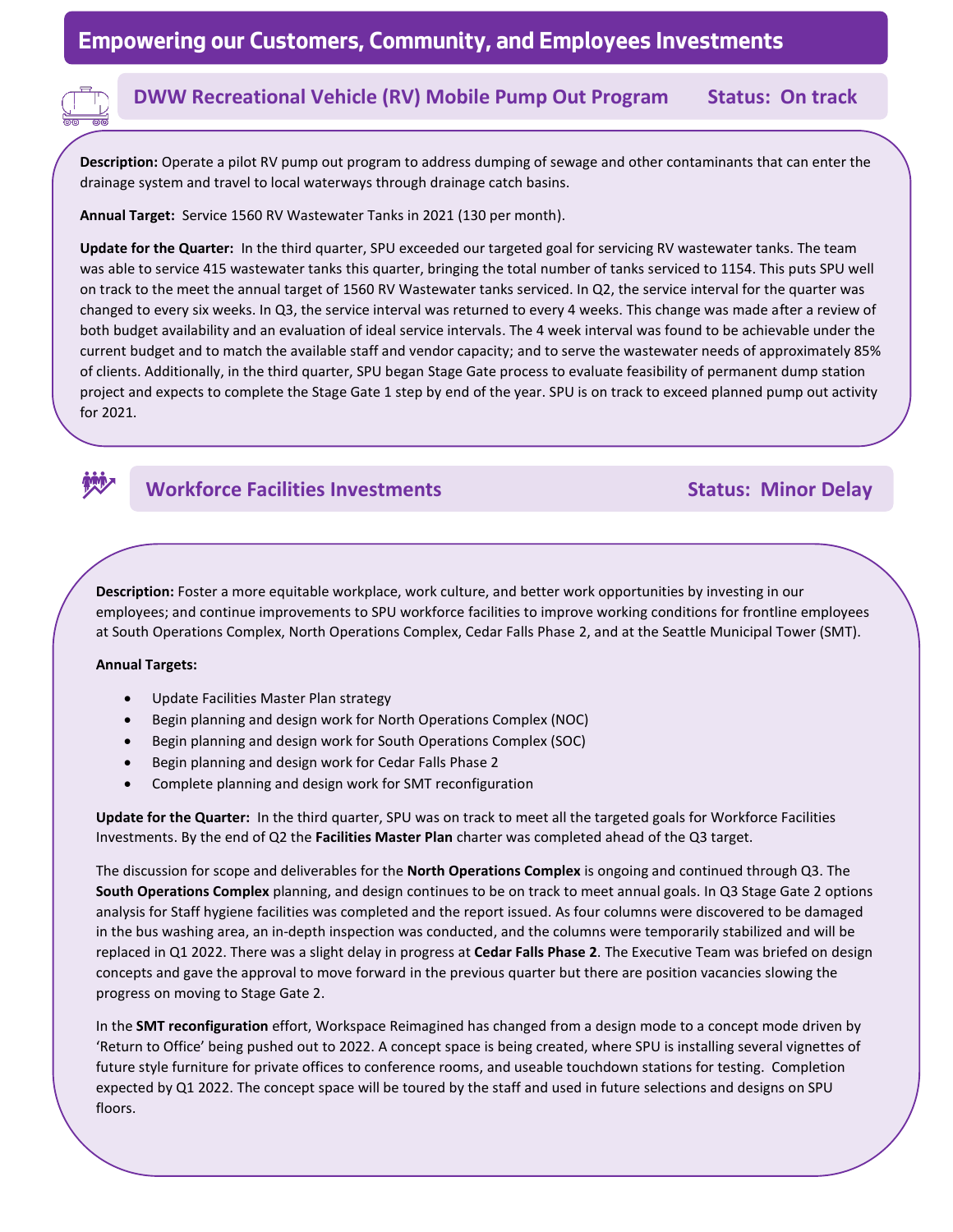

### **Water System Seismic Resilience Status: At Risk** Status: At Risk

**Description:** Implement short-term measures, such as improving emergency preparedness and response planning, and adopting isolation and control strategies, that can be used to mitigate the effects of seismic damage until expensive long-term infrastructure improvements can be made.

### **Annual Target:**

- Transmission Pipelines: Develop approach/plan for upgrading transmission pipeline system
- Upgrade Vertical Facilities Hire consultant and commence seismic assessment/ options development for Riverton and Eastside Reservoir seismic retrofits
- Install Earthquake Resistant Pipe: Define Critical Water Mains and Update Seismic Design Standards for New Watermains
- Improve Emergency Response Planning: Complete Water System Earthquake Hazard-Specific Response Plan

**Update for the Quarter:** In the third quarter, SPU was unable to meet the quarterly milestones that were set for the upgrade to the Vertical Facilities and to install earthquake resistant pipe. The Eastside and Riverton Reservoirs consultant was selected in Q2, and in the  $3<sup>rd</sup>$  quarter a tentative agreement was reached; but the consultant has not been given the notice to proceed. Also, because of a shift in resources to other unanticipated projects, there continued to be a delay in the project to install earthquake resistant pipes and complete the update of seismic design standards. However, 50% of the critical mains were identified by the end of the quarter and the update of the Seismic Design Standards are ongoing. Although there were delays in Q2 and Q3, SPU should be able to complete the work by Q1 2022.

### **DWW Asset Management and Opportunity Work Status: Minor Delay**

**Track** mains; as well as develop a renewal program for the City's drainage system to reduce asset and facility failures. **Description:** Increase investment in the rehabilitation of sewer pipe, pump stations, combined sewer overflow outfalls, and force

## **track Annual Target:**

- Expand Sewer Rehabilitation work
- Add 1 pipe assessor to the Sewer Rehabilitation Program
- Expand Drainage Rehabilitation work
- Complete drainage program review
- Wastewater Pump Stations, Force Mains (FM), and CSO Outfall Rehabilitation

**Update for the Quarter:** In the third quarter, SPU crews have continued to exceed their goal for Sewer Rehabilitation work with 105 work orders completed. The target for the quarter was 65 work orders. With 1.6 miles of contracted pipe rehabilitation completed at the end of Q3, SPU has surpassed their annual target of 4.4 miles of pipe rehabilitation for the year. With 20 Drainage rehab work orders completed this quarter, the crews have also exceeded their annual goal of 100 work orders. The 2021 goals were set conservatively because of COVID and will be adjusted in 2022 based on this year's performance.

In the third quarter, there were minor delays to efforts surrounding Pump Station, Force Main, and CSO Outfall rehabilitation.<br>Improvements on EM 35 were delayed due to the discovery of contaminated soil. Pump Station 118 **Implementing the 2021-2026 Strategic Business Plan Update** slightly but expected to be completed in Q4. Design kickoff for replacement of 2 outfalls were delayed to 2022 Q1 to adjust to Improvements on FM 35 were delayed due to the discovery of contaminated soil. Pump Station 118 commissioning was delayed PDEB resourcing. However, the Force Main Condition Assessment and Rehab Strategy Tech Memo was completed by the end of the quarter.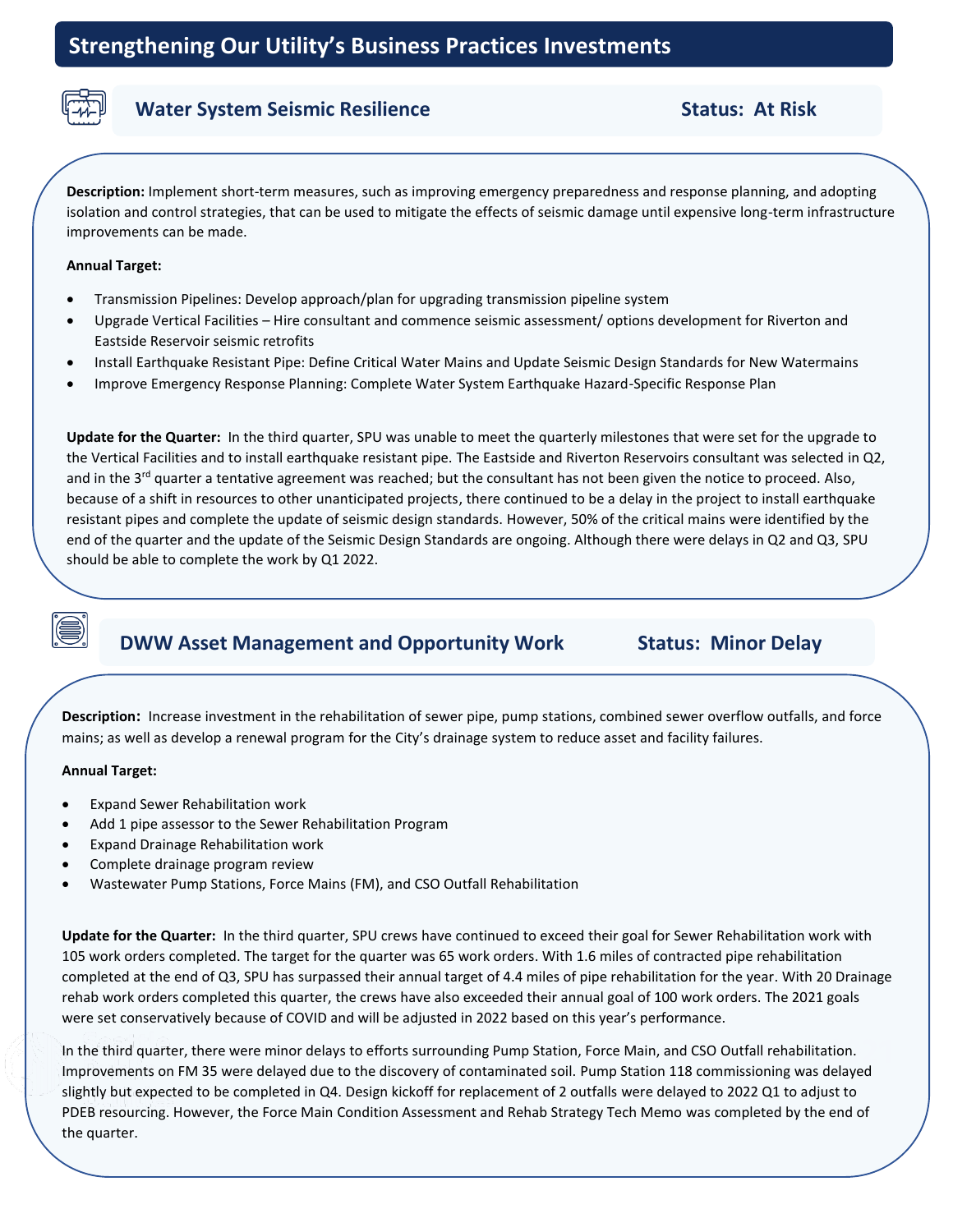### Water Asset Management and Opportunity Work **Status: On Track**

**Description:** Take advantage of street openings, driven by transportation projects, by initiating water infrastructure projects to improve service; and replace failing infrastructure at reduced costs through shared pavement restoration, mobilization, and traffic control costs. This consists of 3 different investment projects: Water System Overall Asset Management, Hydrant and Valve Maintenance and Water Asset Transportation Opportunity Projects.

### **Annual Targets:**

**track**

- Water Asset Transportation Opportunity Projects
	- o Project assessment to determine opportunity
	- o If project is identified, prepare scope and cost estimates for inclusion into SDOT project
- Hydrant and Valve Maintenance
	- o Sustain 99.9 percent of hydrants in service
	- o 95% of newly reported out of service (OOS) hydrants returned to service on a quarterly basis
	- o 1600 low priority (minor) hydrant work orders completed
	- o Hire 2 additional staff in Q2
	- o 82 critical valve work orders completed in Q3 &Q4
- Water System Overall Asset Management:
	- o Complete 1 mile per year of planned water main replacement
	- o Complete 650 replacements per year of water service line replacements (renewals)
	- o Complete planning and evaluation for rehabilitation for 2 water tanks
	- o Complete 2,500 feet per year of new cathodic protection on transmission pipes

### **Update for the Quarter:**

- **Water Asset Transportation Opportunity Projects:** In the third quarter, SPU completed an Initial evaluation of N 175th St Shoreline pavement project and SDOT Bridge Seismic Retrofit (BSR) Project at 15th Ave NE/NE 105th St. and will pursue further evaluation of the N 175th St project as a partnership opportunity project. SPU is currently negotiating with SDOT regarding inclusion of a water pipeline support system in conjunction with the SDOT BSR project at 15th Ave NE/NE 105th St. Additionally, SPU has developed scope regarding a water distribution infrastructure opportunity and impact-driven project for Shoreline's N 145th St Corridor project.
- **Hydrant and Valve Maintenance:** In the third quarter, SPU continued to successfully maintain the goal of sustaining 99.9% of hydrants in service. In Q3, 82 of the 88 hydrants that were reported as out of service were returned to service. This is a return to service rate of 93.2% which is just short of the 95% target for the quarter. The third quarter goal for completing minor hydrant work orders was again exceeded, with 464 completed. Critical valve inspection did not begin in Q3 as expected and will begin when FTEs are hired. Due to the current construction boom it has been difficult to attract journey level talent, delaying the hiring process. Plans for rolling recruitment should help speed up process.
- **Water System Overall Management**: In the third quarter, there were 156 reactive service renewals and fewer than anticipated proactive service renewals. The target for proactive renewals was 22, but in Q3 there were a total of 5 due to limited proactive renewal opportunities provided by pavement restoration in conjunction with other projects or commercial development street restoration. Q3 continues to see progression on water main replacement efforts. This quarter Water Main Multi-Site Project #3 was awarded ahead of schedule in August, though the Notice to Proceed to a Public Works Contractor has been delayed to Q4. Also, the Magnolia Elevated Tanks and Trenton Standpipes condition assessments were completed,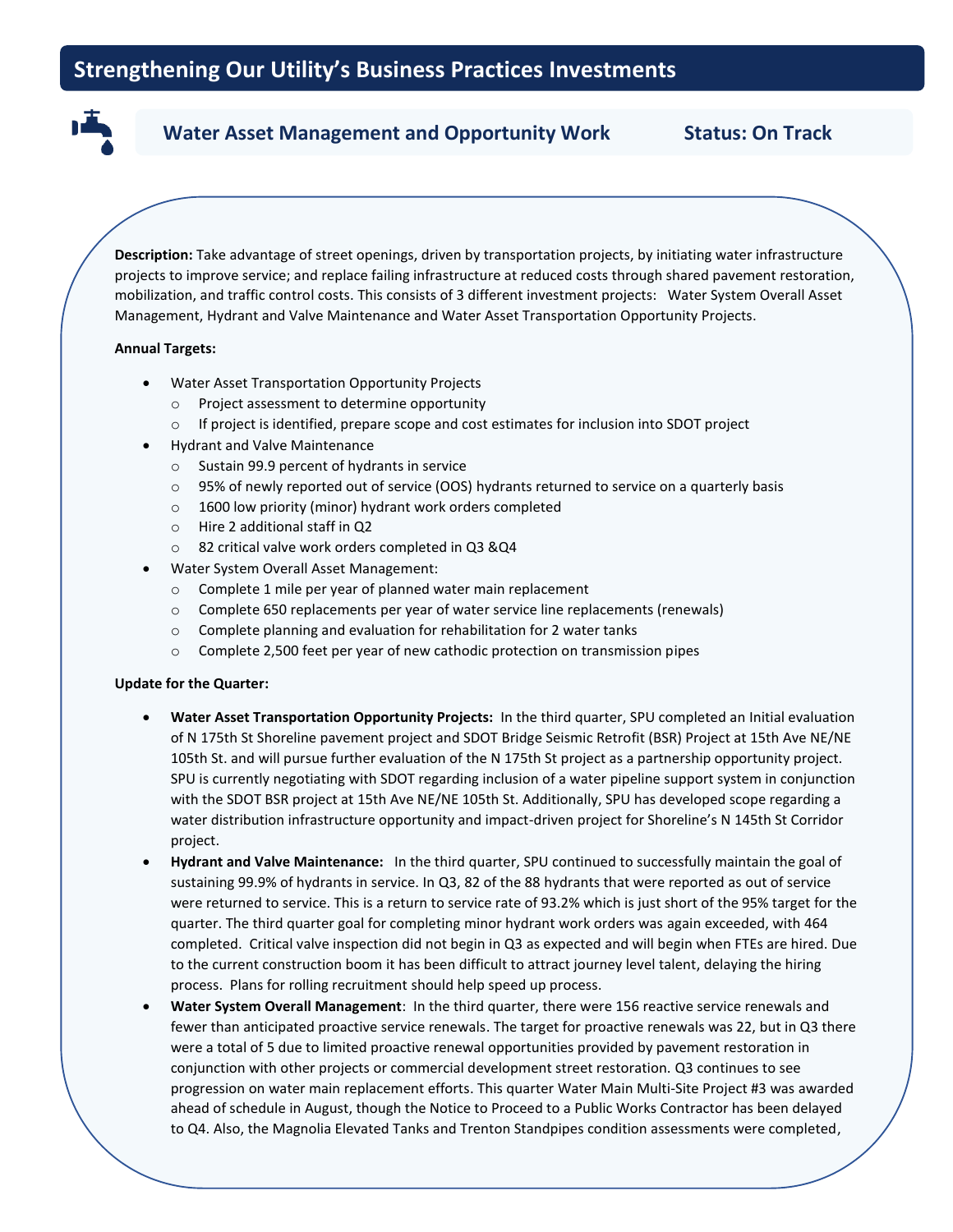# **Seattle 0**

# **Progress Report to Council: Third Quarter, 2021**

**SPU Capital Investment Projects – PDEB Portfolio**

# **YTD Q3 2021 PDEB CIP Spending**



N/A - Programmatic Close Out Expenses: \$6,323K Expenses: \$3,217K (6 Projects) (41 Projects) Design Expenses: \$16,771K (49 Projects) Total Q3 Expenses: \$111,593K (151 Projects) Construction Expenses: \$84,947K (44 Projects) Percent Achieved 41.4% \$111,593K \$157,758K

| Q3 YTD Expenses |                  |
|-----------------|------------------|
|                 | Remaining Budget |

### **Upcoming Construction Bids**

- **C117001** CP Improvements 2019 Package: Advertise December 2021
- **C115120** Tolt Early Warning System: "Other Project Components" - Advertise March 2022
- **C312060** Broadview Drainage Improvements: Advertise November 2021
- **C600229** Airlift Pump Station 38 Conversion: Advertise November 2021
- **C600299** Watermain Rehab Package #4: Advertise March 2022
- **C600491** Melrose and I-5 Sewer Lining Crossing: Advertise Q1 2022
- **C600555** Sewer Repair Contract: Advertise Q1/Q2 2022

**C416010/C416015** - Madison Bus Rapid Transit Project: This SDOT project has been awarded. SPU is updating standard DWW facilities and replacing watermain along Madison St.

**C413013/C416005** - SR 520 - Montlake Phase: WSDOT project is under construction. SPU engagement continued with replacement of the 12" watermain in Montlake Boulevard NE. Sound Transit 2: Sound Transit removed debris from large diameter SPU drains in the Northgate area.

**C315502/C315506** – SCWQP Tunnel Effluent Pump Station & Ballard Conveyance: A combined 90% design was completed. The project is working towards a 100% design deliverable in late February 2022.

**C315503** – SCWQP Storage Tunnel: In construction. All 5 drop shafts have been excavated. Two Tunnel Boring Machines (TBMs) began mining in late summer 2021.

**C315507** – SCWQP Wallingford Conveyance: 100% design deliverable completed in May 2021.

**C113007** – Lake Forest Park Reservoir Covering: Currently in construction. Delays occurred due to COVID impacts on material shipping, manufacturing, and delivery. East cell will be complete Q4 2021.

**C114074** – 430 Pipeline Improvements: Pre-construction meeting planned for December and NTP in Jan. 2022.

**C117045** – Watermain Rehab Package #3: Construction contract awarded Aug 2021.

**C115120** – Tolt Early Warning System: First phase began Emergency Contracting. The second phase captures community-driven scope and will complete construction fourth quarter 2022.

**C312051** – Pearl Street DWW Improvements: Project is in construction and below ground storage tank structure is being backfilled.

**C308011** – South Park Pump Station: Project is midway through construction with major underground assets in the ground.

**C314057** – South Park Roadway and Drainage Improvements: The project construction NTP in Q4 with a planned 18 months of construction.

**C316056** – Longfellow Natural Drainage Systems: Project bidding delayed with the fish window construction requirement, the construction NTP has shifted from Q3 2021 to Q2 2022.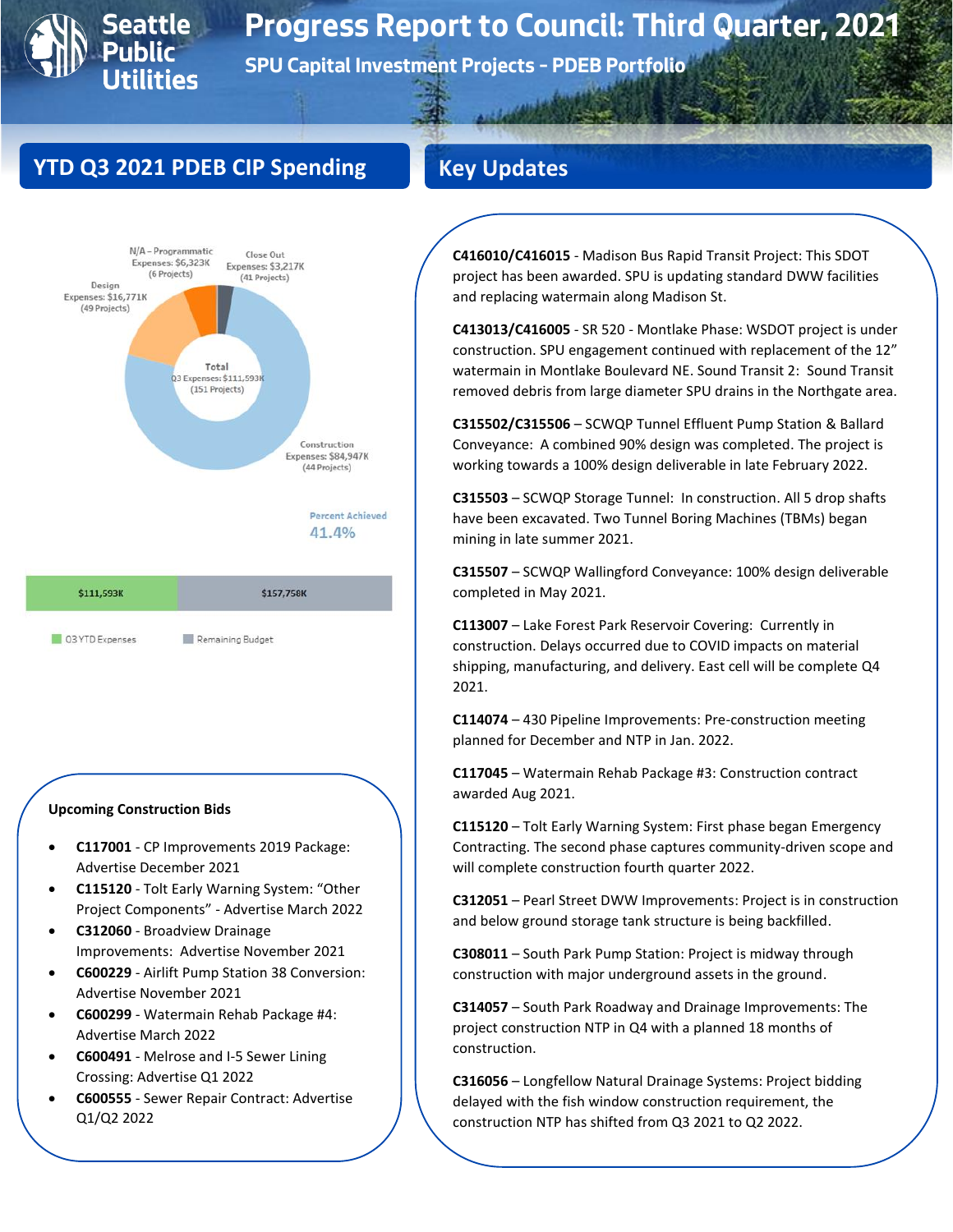# **PDEB 2021 – 2022 Capital Project Schedule**

| <b>PDEB Capital Project Schedules</b> |                                |                  | 2021   |              |                              |                        | 2022 |  |  |
|---------------------------------------|--------------------------------|------------------|--------|--------------|------------------------------|------------------------|------|--|--|
|                                       | - Top 40 by YTD Expenses       | $\mathbf{1}$     |        |              | 2 3 4 5 6 7 8 9 10 11 12 1 2 | 3 4 5 6 7 8 9 10 11 12 |      |  |  |
|                                       | Reservoir Covering-L Forest Pk |                  |        |              |                              |                        |      |  |  |
|                                       | Spokane St Pump Sta Improve.   |                  |        |              |                              |                        |      |  |  |
|                                       | Tolt Warning Sys Upgrade 2015  |                  |        |              |                              |                        |      |  |  |
| Water                                 | SWM Rehab Multisite Package #2 |                  |        |              |                              |                        |      |  |  |
|                                       | Tolt Valve 15 Leak Imprv       |                  |        |              |                              |                        |      |  |  |
|                                       | Cedar Falls Dom Well Rplc Impr |                  |        |              |                              |                        |      |  |  |
|                                       | SWM Rehab Multisite Package #4 |                  |        |              |                              |                        |      |  |  |
|                                       | SWM Rehab Multisite Package #5 |                  |        |              |                              |                        |      |  |  |
|                                       | S Park Flood Control Pump Sta  |                  |        |              |                              |                        |      |  |  |
|                                       | Pearl Street DWW Imp           |                  |        |              |                              |                        |      |  |  |
|                                       | 12th Ave SSO & Drainage Imp    |                  |        |              |                              |                        |      |  |  |
|                                       | South Park Drainage Conveyance |                  |        |              |                              |                        |      |  |  |
|                                       | PS 22 Retrofit FM Replacement  |                  |        |              |                              |                        |      |  |  |
|                                       | SCWQ Pump Station              |                  |        |              |                              |                        |      |  |  |
|                                       | SCWQ Storage Tunnel            |                  |        |              |                              |                        |      |  |  |
|                                       | SCWQ-SPU Ballard Convey        |                  |        |              |                              |                        |      |  |  |
|                                       | SCWQ-SPU Wallingford Convey    |                  |        |              |                              |                        |      |  |  |
|                                       | NDS Longfellow                 |                  |        |              |                              |                        |      |  |  |
|                                       | NDS Thornton                   |                  |        |              |                              |                        |      |  |  |
|                                       | WA Park Stormwater Gate Retro  |                  |        |              |                              |                        |      |  |  |
|                                       | East Montlake PS and FM Upgrad |                  |        |              |                              |                        |      |  |  |
|                                       | 2017 Sewer Lining Small Diamet |                  |        |              |                              |                        |      |  |  |
|                                       | 2017 Sewer Lining Large Diamet |                  |        |              |                              |                        |      |  |  |
|                                       | 40th Ave Full Line Replacement |                  |        |              |                              |                        |      |  |  |
|                                       | 5th Ave S Full Line R plc mnt  |                  |        |              |                              |                        |      |  |  |
|                                       | Lower Taylor Creek Restoration |                  |        |              |                              |                        |      |  |  |
|                                       | PS 17, 118 Improvements        |                  |        |              |                              |                        |      |  |  |
|                                       | PS 62, 63, 71 Improvements     |                  |        |              |                              |                        |      |  |  |
|                                       | Airlift PS38 Conversion        |                  |        |              |                              |                        |      |  |  |
|                                       | 24th Ave NW Sewer Rehab        |                  |        |              |                              |                        |      |  |  |
|                                       | 2021 Sewer Rehabilitation      |                  |        |              |                              |                        |      |  |  |
|                                       | Sewer Lining Contract 21-1     |                  |        |              |                              |                        |      |  |  |
|                                       | 35th Ave SSwr Rehab            |                  |        |              |                              |                        |      |  |  |
|                                       | 2225 30th Ave W Spot Rehab     |                  |        |              |                              |                        |      |  |  |
|                                       | AWV & Waterfront CSO Control   |                  |        |              |                              |                        |      |  |  |
|                                       | SR 520 Montlake Phase - WF     |                  |        |              |                              |                        |      |  |  |
|                                       | SWM Waterfront Seattle Work    |                  |        |              |                              |                        |      |  |  |
| Shared                                | SDOT Delridge Multimodal-DWW   |                  |        |              |                              |                        |      |  |  |
|                                       | SDOT Del ridge Way MMC - Wtr   |                  |        |              |                              |                        |      |  |  |
|                                       | SWM SDOT 15th Ave NE AAC Pave  |                  |        |              |                              |                        |      |  |  |
|                                       |                                | Options Analysis | Design | Construction | Closeout                     |                        |      |  |  |
|                                       |                                |                  |        |              |                              |                        |      |  |  |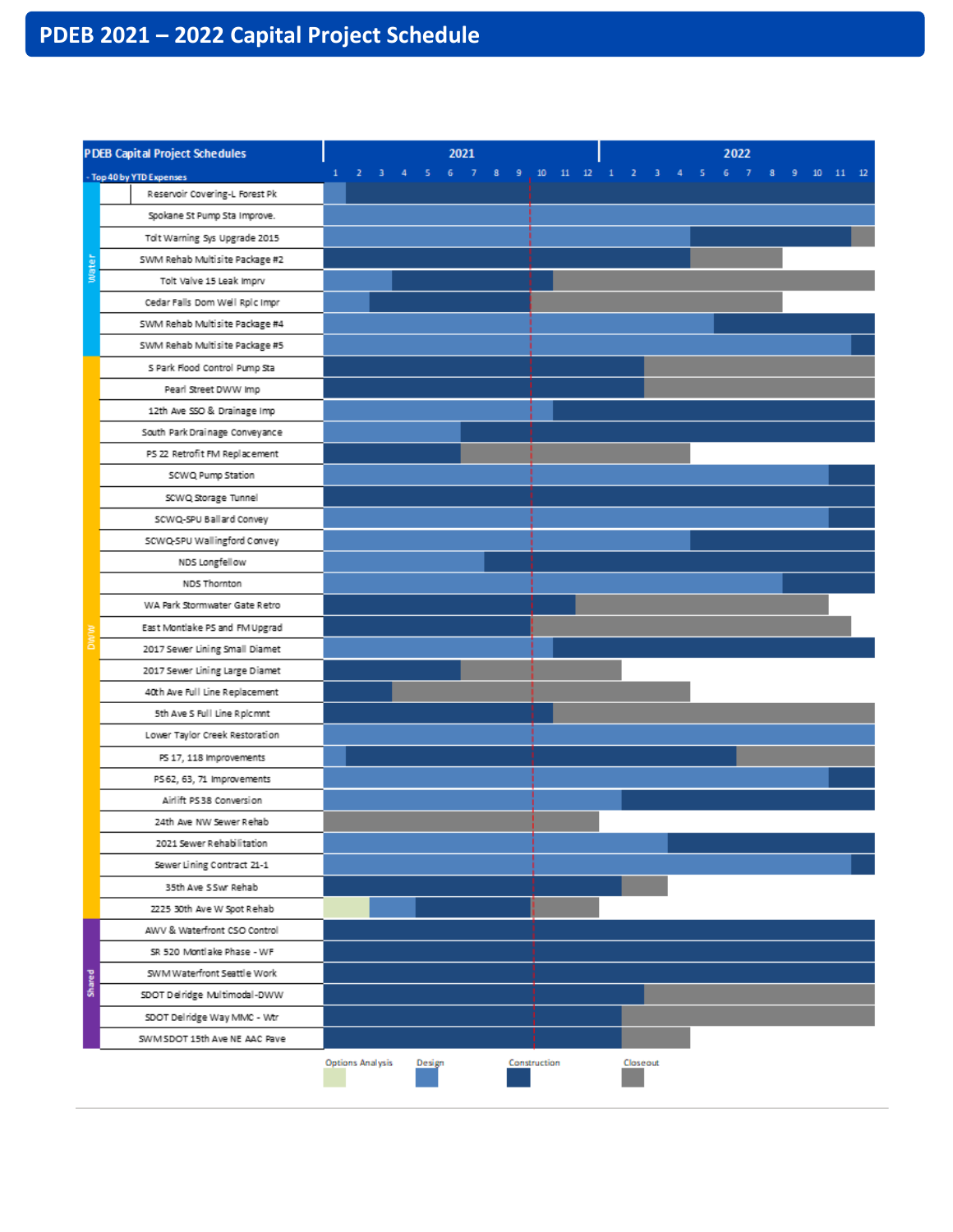

**Financial Performance**

# Financial Performance Reporting

Financial performance reporting tracks the Utility's planned budget and consumption and revenue forecasts alongside operating and capital program expenditures, accomplishments, and received revenue for each utility fund – water, drainage and wastewater, and solid waste.

The SPU Finance Division and Accounting Division compare actual performance against the budget on a monthly and quarterly basis and update the Utility's financial projections accordingly to guarantee that the Utility stays within the approved and legislated budget. SPU also considers the accomplishment performance when developing longer-term financial projections that are included in the Strategic Business Plan and subsequent rate studies.

Over the next few years, SPU will work to supplement its financial performance reporting with a more robust affordability metric evaluation. This will guide policy work related to financial capability assessments for federal regulatory and consent decree requirements, federal funding advocacy initiatives, customer assistance programs, and utility rate setting. Current affordability metrics track customer delinquency, utility discount program enrollment, as well as emergency assistance program and payment plans usage. This is supplemented by Citywide statistics related to income, cost of living, income disparity, poverty indicators, and household self-sufficiency standards.

# **YTD Q3 2021 CIP Accomplishment Rate**

The Q3 2021 CIP accomplishment rate for all funds was 83% with actual expenditures of \$188 million against a budgeted amount of \$230 million. Accomplishment was mixed by fund. Please note that the shared budget and technology budget are paid for using all funds at the Utility.

- The Water Fund (excluding shared and technology) accomplished 114% of the Q3 budget with \$33.5 million in actual expenditures against a budget of \$29.4 million.
- The Drainage and Wastewater Fund (excluding shared and technology) accomplished 76% of the Q3 budget with \$117.6 million in actual expenditures against a budget of \$155 million.
- The Solid Waste Fund (excluding shared and technology) accomplished 629% of the Q3 budget with \$10.5 million in actual expenditures against a budget of \$1.7 million. Please note that the high accomplishment is due to costs that were planned for 2020 but paid in 2021.
- Shared CIP accomplished 46% of the Q3 budget with \$15.9 million in expenditures against a budget of \$35 million.
- Technology CIP accomplished 131% of the Q3 Budget with \$11.1 million in actual expenditures against a budget of \$8.5 million.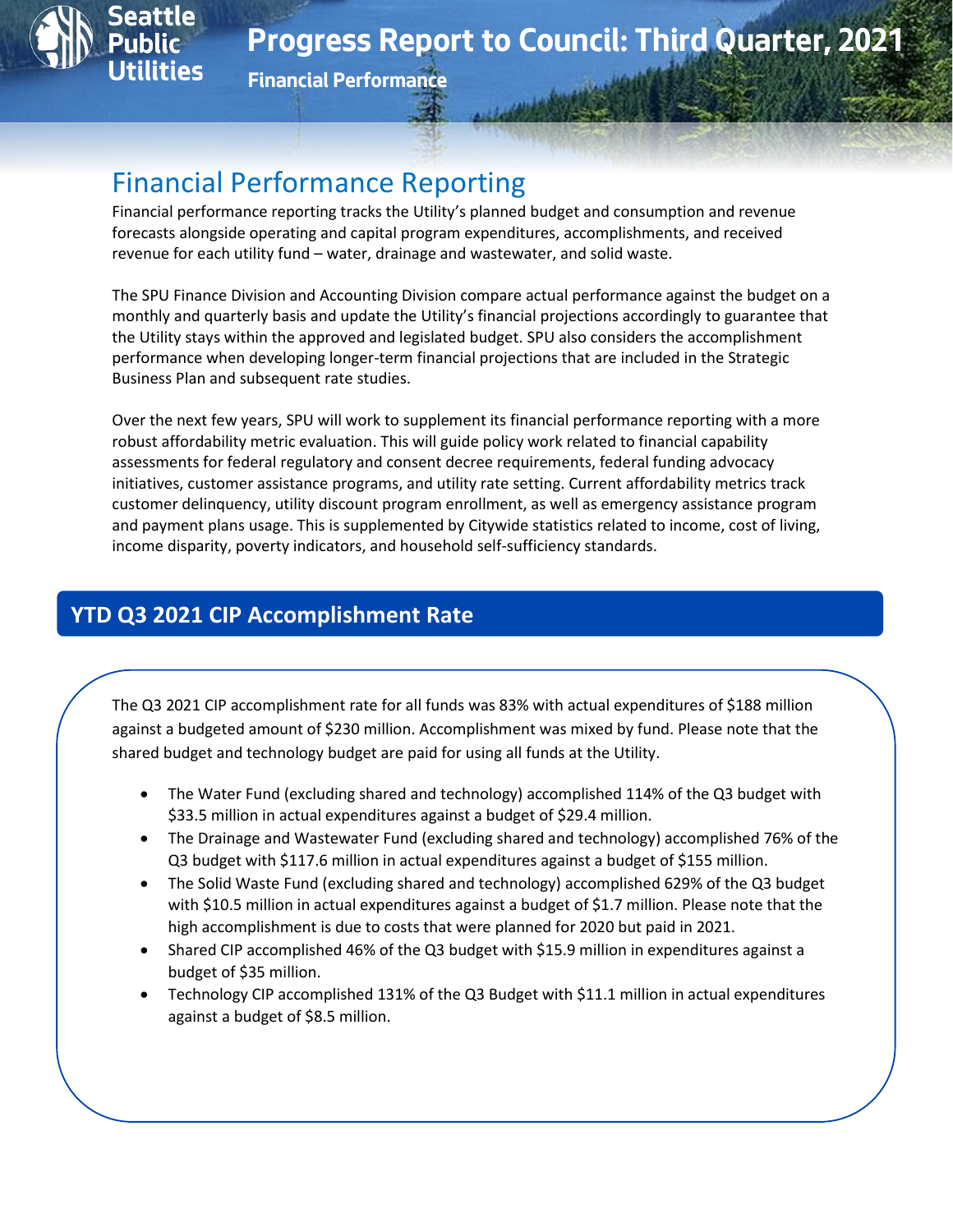# **Water Fund Q3 2021 Financial Results**

|                                 |                                                   |                                                    | 2021 Annual                              |                                            | 2021 Through September                          |                               |                               |                                                     |  |
|---------------------------------|---------------------------------------------------|----------------------------------------------------|------------------------------------------|--------------------------------------------|-------------------------------------------------|-------------------------------|-------------------------------|-----------------------------------------------------|--|
| (\$ in millions)                | <b>Annual Plan</b><br>to Spend                    | <b>Annual</b><br><b>Spent to</b><br><b>Date</b>    | Annual<br><b>Remaining</b><br>to Spend   | % Annual<br><b>Remaining</b><br>to Spend   | <b>YTD</b><br><b>Planned to</b><br><b>Spend</b> | <b>YTD Spent</b>              | <b>YTD</b><br><b>Variance</b> | % YTD<br>Under<br><b>Spend</b>                      |  |
| <b>Expenditures</b>             |                                                   |                                                    |                                          |                                            |                                                 |                               |                               |                                                     |  |
| Operating**                     | \$262                                             | \$274                                              | (512)                                    | (5%)                                       | \$214                                           | \$274                         | (560)                         | (28%)                                               |  |
| Capital                         | \$117                                             | \$46                                               | \$71                                     | 61%                                        | \$44                                            | \$46                          | (52)                          | (5%)                                                |  |
| <b>Total Expenditures</b>       | \$379                                             | \$320                                              | \$59                                     | 16%                                        | \$258                                           | \$320                         | (562)                         | (24%)                                               |  |
|                                 |                                                   |                                                    |                                          |                                            |                                                 |                               |                               |                                                     |  |
|                                 | <b>Annual</b><br><b>Planned</b><br><b>Revenue</b> | <b>Annual</b><br><b>Received to</b><br><b>Date</b> | Annual<br><b>Remaining</b><br>to Receive | % Annual<br><b>Remaining</b><br>to Receive | <b>YTD Planned</b><br><b>Revenue</b>            | <b>YTD</b><br><b>Received</b> | <b>YTD</b><br><b>Variance</b> | % YTD<br><b>Revenue</b><br>Under<br><b>Recovery</b> |  |
| <b>Operating Revenue</b>        |                                                   |                                                    |                                          |                                            |                                                 |                               |                               |                                                     |  |
| Retail Customer Rev.            | \$208                                             | \$160                                              | \$48                                     | 23%                                        | \$158                                           | \$160                         | (52)                          | (1%)                                                |  |
| Wholesale Customer Rev.         | \$56                                              | \$45                                               | \$11                                     | 20%                                        | \$46                                            | \$45                          | \$1                           | 2%                                                  |  |
| Other Revenue                   | \$12                                              | \$12                                               | \$0                                      | 0%                                         | \$9                                             | \$12                          | (53)                          | (33%)                                               |  |
| <b>Total Operating Revenues</b> | \$276                                             | \$217                                              | \$59                                     | 21%                                        | \$213                                           | \$217                         | (54)                          | (2%)                                                |  |

\*Negative number means over-spend in the case of expenses, and over-recovery in the case of revenue. \*\* O&M YTD overspent due to bond defeasance of \$79M, which is addressed in the 3Q supplemental.

# **Drainage and Wastewater Fund Q3 2021 Financial Results**

|                          |                                            |                                             | 2021 Annual                              |                                            | 2021 Through September                          |                               |                        |                                                     |  |
|--------------------------|--------------------------------------------|---------------------------------------------|------------------------------------------|--------------------------------------------|-------------------------------------------------|-------------------------------|------------------------|-----------------------------------------------------|--|
| (5 in millions)          | <b>Annual Plan</b><br>to Spend             | Annual<br><b>Spent to</b><br><b>Date</b>    | Annual<br><b>Remaining</b><br>to Spend   | % Annual<br><b>Remaining</b><br>to Spend   | <b>YTD</b><br><b>Planned to</b><br><b>Spend</b> | <b>YTD Spent</b>              | <b>YTD</b><br>Variance | % YTD<br>Under<br><b>Spend</b>                      |  |
| <b>Expenditures</b>      |                                            |                                             |                                          |                                            |                                                 |                               |                        |                                                     |  |
| Operating                | \$465                                      | \$398                                       | \$67                                     | 14%                                        | \$435                                           | \$398                         | \$37                   | 9%                                                  |  |
| Capital                  | \$278                                      | \$130                                       | \$148                                    | 53%                                        | \$181                                           | \$130                         | \$51                   | 28%                                                 |  |
| Total                    | \$743                                      | \$528                                       | \$215                                    | 29%                                        | \$616                                           | \$528                         | \$88                   | 14%                                                 |  |
|                          | Annual<br><b>Planned</b><br><b>Revenue</b> | Annual<br><b>Received to</b><br><b>Date</b> | Annual<br><b>Remaining</b><br>to Receive | % Annual<br><b>Remaining</b><br>to Receive | <b>YTD</b><br>Planned<br><b>Revenue</b>         | <b>YTD</b><br><b>Received</b> | <b>YTD</b><br>Variance | % YTD<br><b>Revenue</b><br>Under<br><b>Recovery</b> |  |
| <b>Operating Revenue</b> |                                            |                                             |                                          |                                            |                                                 |                               |                        |                                                     |  |
| Wastewater Revenue       | \$315                                      | \$237                                       | \$78                                     | 25%                                        | \$236                                           | \$237                         | (51)                   | (0%)                                                |  |
| Drainage Revenue         | \$165                                      | \$124                                       | \$41                                     | 25%                                        | \$124                                           | \$124                         | \$0                    | 0%                                                  |  |
| Other Revenue            | \$6                                        | \$6                                         | \$0                                      | 0%                                         | \$5                                             | \$6                           | (51)                   | (20%)                                               |  |
| Total                    | \$486                                      | \$367                                       | \$119                                    | 24%                                        | \$365                                           | \$367                         | (52)                   | (1%)                                                |  |

\*Negative number means over-spend in the case of expenses, and over-recovery in the case of revenue. \*\* O&M YTD overspent due to bond defeasance of \$51M, which is addressed in the 3Q supplemental.